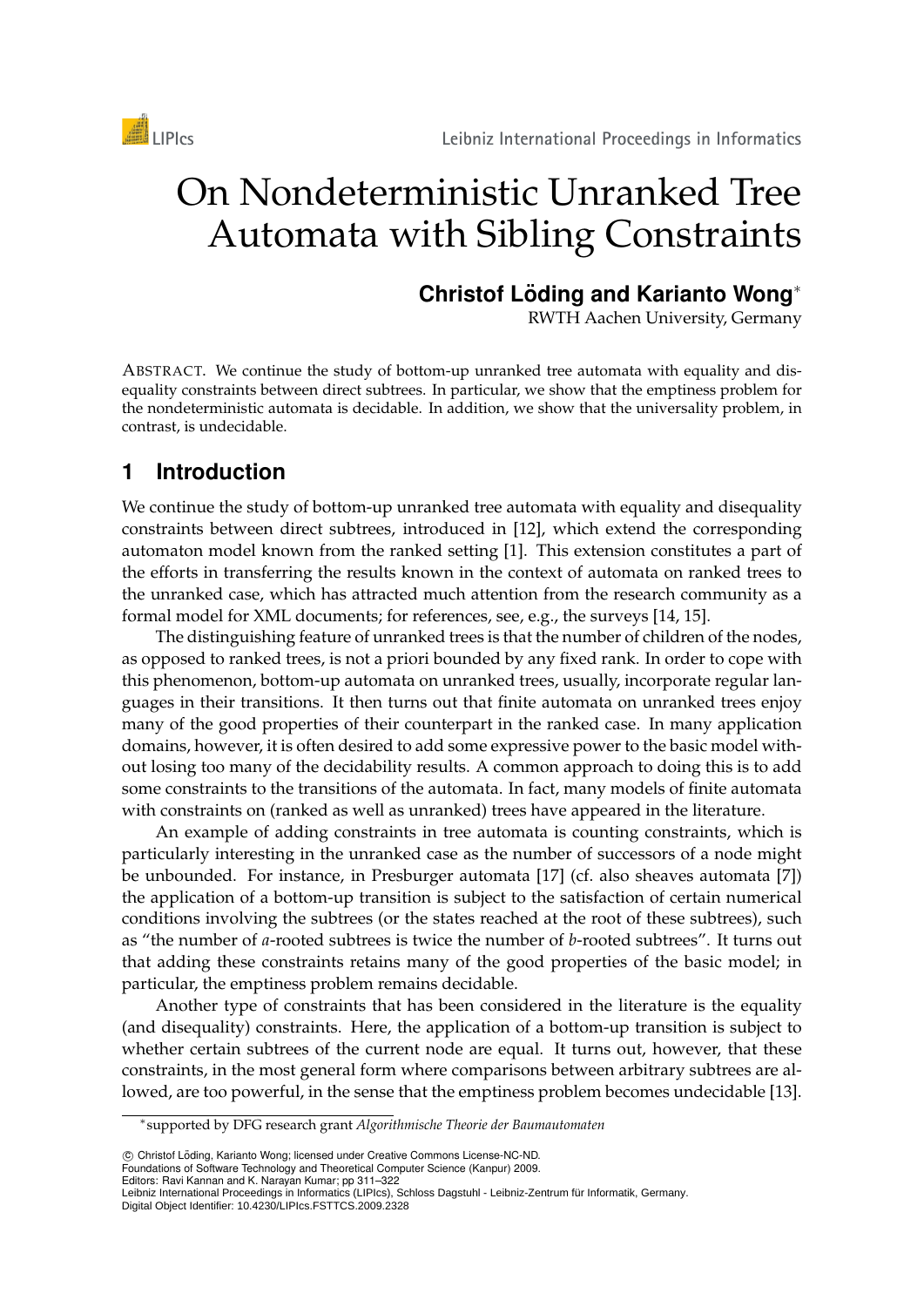In order to obtain decidability, thus, some restrictions on how equality constraints are used in ranked tree automata have been suggested. Such a restriction can be found in reduction automata [3, 8]; here, one requires that the number of equality and disequality tests in each path of a run tree must be bounded. Another possible restriction, suggested in [1], is that equality constraints may only be applied to sibling subtrees. For a more thorough overview of these automata models, the reader is referred to [4].

In [12], we extend tree automata with equality constraints between siblings to the unranked setting. In order to be able to address the (possibly) unbounded number of siblings to be compared, while still maintaining a finite representation, we suggest using formulas of monadic second-order logic. For this model, it has been shown that the emptiness problem for the deterministic case is decidable, while leaving open the nondeterministic case. It also turns out that the nondeterministic automata are strictly more expressive than the deterministic ones.

In this paper, we settle the nondeterministic case: we show that the emptiness problem, as in the deterministic case, is decidable. For this, despite the fact that determinization is not possible, we incorporate a kind of subset construction directly into our algorithm for the deterministic case, which then yields an emptiness algorithm for the nondeterministic case. In addition, we show that the universality problem in undecidable, which is achieved via a reduction of the halting problem for two-register machines.

There is a tight connection between our automaton model and data words that we want to point out. Generally speaking, a data word is a finite word to each position of which is attached a data value, i.e., a value from an infinite domain like the natural numbers. There are several automaton models on data words (and data trees) that have been proposed in the literature; for a recent survey, see, e.g., [16]. In order to maintain decidability results, these automaton models, usually, can only compare data values with respect to equality. Now, as trees can be used to represent data values, equality between data values amounts to equality between trees. Thus, with an appropriate encoding of data words as unranked trees, our automaton model can be used to describe languages of data words.

This paper is organized as follows. In Section 2, we fix our notations and recall our automaton model as well as some known results. Section 3 is devoted to our main result, namely that the emptiness problem for our automaton model is decidable. In Section 4 we show that the universality problem, in contrast, is undecidable. Then, in Section 5 we discuss the connection with data languages. Finally, Section 6 concludes with some remarks on the complexity issues and further prospects.

#### **2 Preliminaries**

We denote the set of (positive) natural numbers by  $\mathbb{N}$  (respectively,  $\mathbb{N}_+$ ).

For every set *A*, we denote by  $2^A$  the power set of *A* and by  $\mathbb{N}^A$  the set of mappings assigning a natural number to each member of *A*. We denote the set of all finite (nonempty) words over *A* by  $A^*$  (respectively,  $A^+$ ). We denote the empty word by *ε*. For every word  $w \in A^*$ , we denote its length by  $|w|$ .

Let *A* be a finite, nonempty alphabet. A nonempty word *w* over *A* defines a logical structure with the set of *w*'s positions as its universe, equipped with the successor predi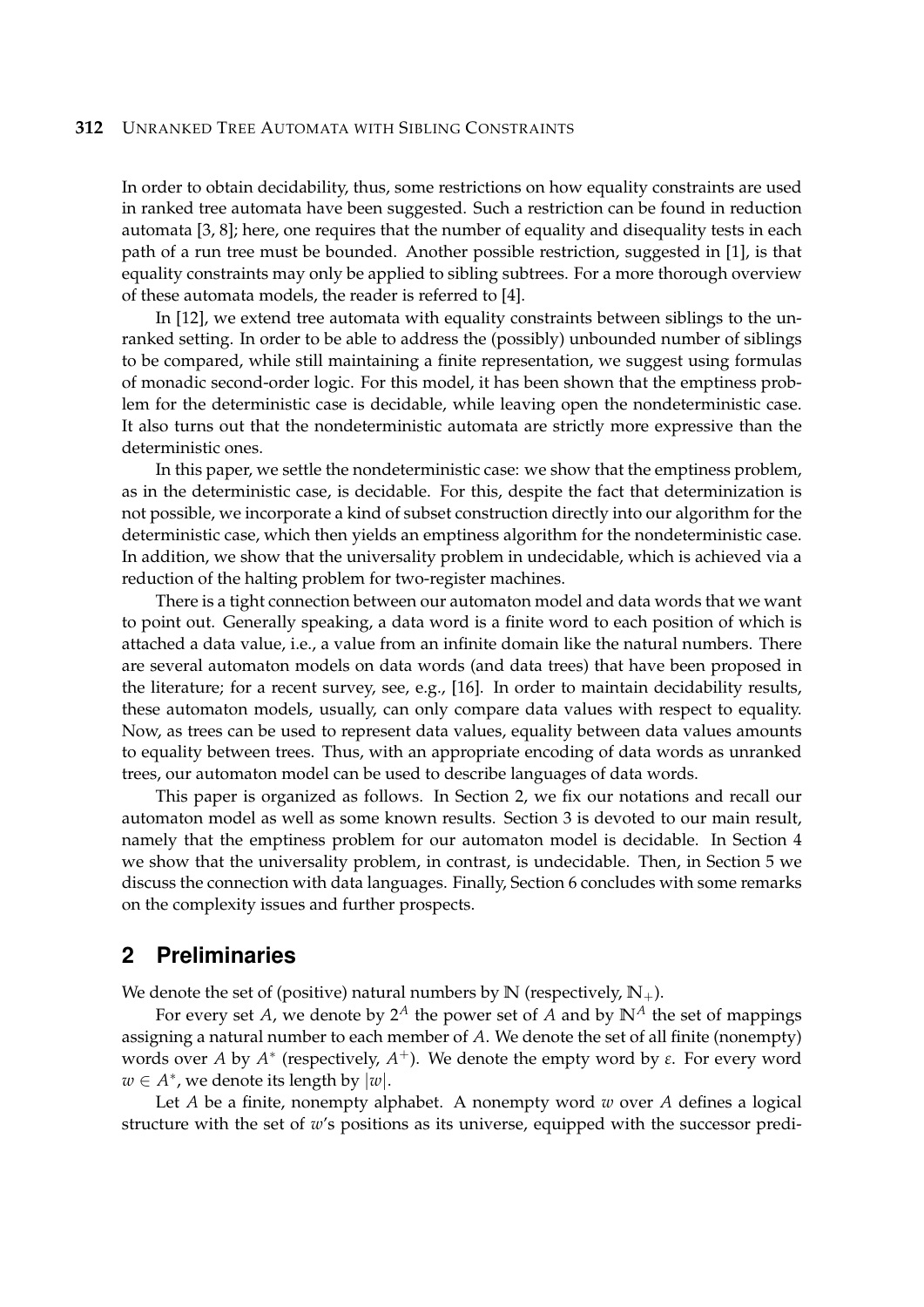cate *S*(*x*, *y*), the order predicate *x* < *y*, and the label predicate *a*(*x*), for each *a*  $\in$  *A*; these predicates are interpreted over  $\{1, \ldots, |w|\}$  as usual. The formulas of monadic second-order (MSO) logic over words over *A* are built up from: first-order variables *x*, *y*, *z*, . . . (ranging over positions); set variables *X*, *Y*, *Z*, . . . ; atomic formulas  $x = y$ ,  $x < y$ ,  $S(x, y)$ ,  $X(x)$ , and  $a(x)$ , for all  $a \in A$ ; Boolean connectives; and first-order as well as set quantifiers. We write  $\varphi(x_1, \ldots, x_n, X_1, \ldots, X_m)$  to indicate that the MSO-formula  $\varphi$  may contain free occurrences of the variables  $x_1, \ldots, x_n, X_1, \ldots, X_m$ .

In the sequel, let  $\Sigma$  be a nonempty, finite (tree-labeling) alphabet. A tree domain *D* is a nonempty, prefix-closed subset of  $\mathbb{N}^*_+$  such that, for each  $u \in D$  and  $i > 0$ , if  $ui \in D$ , then also  $u_j \in D$ , for each  $j \in \{1, ..., i\}$ . A finite unranked tree *t* over  $\Sigma$  ( $\Sigma$ -labeled tree, for short) is a mapping  $t:$  dom<sub>t</sub>  $\to \Sigma$  where dom<sub>t</sub> is a finite tree domain. The elements of dom<sub>t</sub> are called the nodes of *t*, and the node  $\varepsilon$  is called the root of *t*. A node  $u \in dom_t$  is said to have  $k \geq 0$  successors if  $uk \in \text{dom}_t$  but  $u(k+1) \notin \text{dom}_t$ . In this case, we call  $ui$  the *i*-th successor of *u*, and we say that *ui* and *uj* are sibling nodes, for each  $i, j \in \{1, \ldots, k\}$ . A leaf of *t* is a node without any successor. Given a node *u* of *t*, the subtree of *t* at *u* is the tree given by  $t|_u$  with dom<sub> $t|_u = \{v \in \mathbb{N}_+^* \mid uv \in \text{dom}_t\}$  and  $t|_u(v) = t(uv)$ , for all  $v \in \text{dom}_{t|_u}$ . Further,</sub>  $t|_u$  is called a direct subtree of *t* if  $|u| = 1$ . We write *t* as  $a(t_1 \ldots t_k)$  to indicate that its root is labeled with *a* and that it has *k* successors at which the subtrees  $t_1, \ldots, t_k$  are rooted. We denote the set of all  $\Sigma$ -labeled trees by  $\mathcal{T}_{\Sigma}$ .

Let *Q* be a finite, nonempty set (of tree automaton states). An *atomic sibling constraint over* Q is given by an MSO-formula  $\varphi(x, y)$  over words over Q, with two free first-order variables *x* and *y*, and has either of the following forms:

$$
(\forall^=) \quad \forall x \forall y \, . \, \varphi(x, y) \rightarrow t_x = t_y \qquad (\exists^=) \quad \exists x \exists y \, . \, \varphi(x, y) \land t_x = t_y
$$
  

$$
(\forall^{\neq}) \quad \forall x \forall y \, . \, \varphi(x, y) \rightarrow t_x \neq t_y \qquad (\exists^{\neq}) \quad \exists x \exists y \, . \, \varphi(x, y) \land t_x \neq t_y
$$

Intuitively, an  $\exists^\texttt{=}$ -constraint (respectively,  $\exists^\neq$ ) says that "there is a pair of positions that satisfies  $\varphi$ , and the subtrees at these positions are equal (or distinct, respectively)", and a  $\forall^=$ constraint (respectively,  $\forall^{\neq}$ ) says that "for each pair of positions that satisfies  $\varphi$  the subtrees at these positions must be equal (or distinct, respectively)". A nonempty word *w* over *Q* together with a sequence  $t_1 \ldots t_{|w|}$  of  $\Sigma$ -labeled trees (attached to  $w$ 's positions) are said to satisfy an atomic sibling constraint if, depending on the constraint type, the following holds:

- $\exists$ <sup>=</sup>- or  $\exists$ <sup>≠</sup>-constraint: There exist some positions *x*, *y* in *w* such that  $\varphi$ (*x*, *y*) is satisfied and  $t_x = t_y$  (respectively,  $t_x \neq t_y$ ).
- $\forall$  = or  $\forall \neq$  -constraint: For all positions *x*, *y* in *w*, if  $\varphi(x, y)$  is satisfied, then  $t_x = t_y$ (respectively,  $t_x \neq t_y$ ).

For the sake of simplicity, we will sometimes refer to atomic sibling constraints simply by the underlying MSO-formulas whenever no confusion might arise. A *sibling constraint over Q* is a Boolean combination of atomic constraints. As a remark,  $\forall^=$ -constraints are, with respect to negation, dual to ∃<sup>≠</sup>-constraints, and, similarly,  $\forall^{\neq}$ -constraints are dual to ∃<sup>=</sup>-constraints. Thus, without loss of generality, we will consider only positive Boolean combinations (i.e., without negation) of atomic constraints.

A (nondeterministic) *unranked tree automaton with equality and disequality constraints between siblings* (*UTACS*) over  $\Sigma$  is defined as a tuple  $\mathfrak{A} = (Q, \Sigma, \Lambda, \Delta, F)$  where: Q is a finite,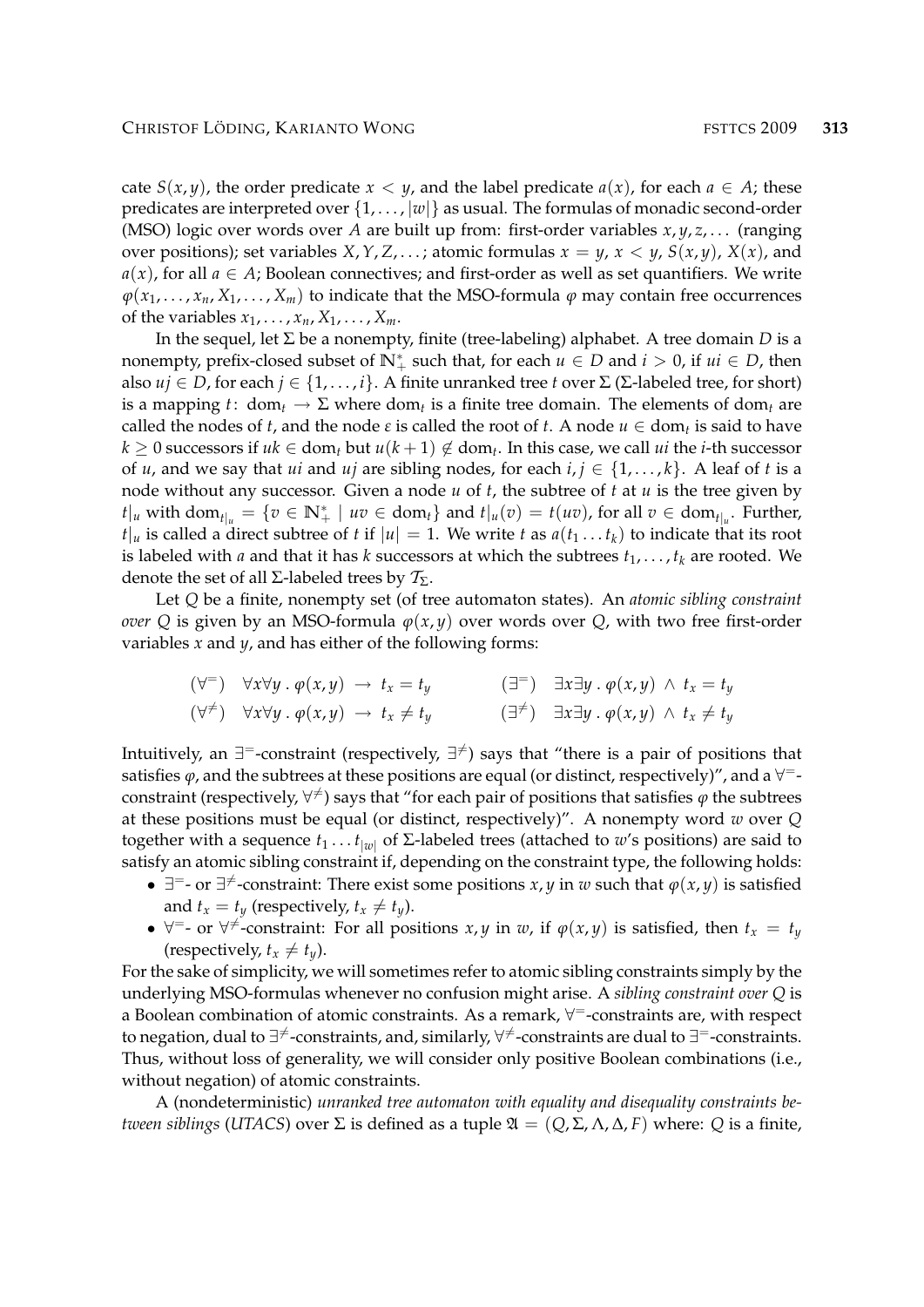nonempty set of states;  $F \subseteq Q$  is the set of accepting or final states;  $\Lambda \subseteq \Sigma \times Q$  is the set of leaf transitions; and  $\Delta$  is the set of inner-node transitions of the form  $(L, \alpha, a, q)$ , where  $L \subseteq Q^+$  is a regular set,  $\alpha$  is a sibling constraint over  $Q, \alpha \in \Sigma$ , and  $q \in Q$ . Note that we can assume, without loss of generality, that *α* is a conjunction of atomic constraints; starting from sibling constraints in disjunctive normal form, each transition with a disjunction of sibling constraints can be split into several transitions each of which contains only a conjunction of atomic constraints.

For every Σ-labeled tree *t*, a run of  $\mathfrak A$  on *t* is a *Q*-labeled tree *ρ*: dom<sub>*t*</sub>  $\rightarrow$  *Q* such that: (a) for each leaf node  $u \in \text{dom}_t$ , we have  $(t(u), \rho(u)) \in \Lambda$ ; (b) for each node  $u \in \text{dom}_t$  with  $k \geq$ 1 successors, there exists a transition (*L*, *α*, *t*(*u*), *ρ*(*u*)) in ∆ such that the word *ρ*(*u*1). . . *ρ*(*uk*) belongs to *L* and, together with the tree sequence  $t|_{u_1} \dots t|_{u_k}$ , satisfies  $\alpha$ . In case such a run exists, we write  $t \to_{\mathfrak{A}} \rho(\varepsilon)$  (or simply  $t \to \rho(\varepsilon)$ ), and say that *t* reaches or evaluates to  $\rho(\varepsilon)$ . Further,  $\delta(t)$  denotes the set of states reached by *t*, i.e.,  $\delta(t) = \{q \in Q \mid t \to q\}$ . Note that *δ*(*t*) can effectively be determined. The tree *t* is accepted by  $\mathfrak{A}$  if *δ*(*t*) ∩ *F*  $\neq$  ⊘. The set of trees accepted by  $\mathfrak{A}$  is denoted by  $T(\mathfrak{A})$ . We call  $\mathfrak A$  *deterministic* if, for each tree *t*, there exists at most one state *q* with  $t \rightarrow q$ .

Let us recall some properties of UTACS (cf. [12]). The class of UTACS is closed under union and intersection, and the class of deterministic UTACS are closed under all Boolean operations. Moreover, UTACS, in general, cannot be determinized; that is, there exists some UTACS-definable tree language which cannot be recognized by any deterministic UTACS.

## **3 The Emptiness Problem**

The main result of this section is:

**THEOREM 1.** The emptiness problem for nondeterministic UTACS is decidable.

In [12], we have given an emptiness algorithm for the *deterministic* case. Toward showing Theorem 1, we propose incorporating a kind of subset construction into this algorithm in order to obtain an emptiness algorithm for the nondeterministic case; in this way, we have thus avoided determinization, which, in general, is not possible for nondeterministic UTACS. In order to accomplish this, we will need to refine some notions we have used in the deterministic case and adapt the algorithm appropriately. For the sake of clarity, in the following we will directly present our method for the nondeterministic case, while sometimes making reference to the deterministic case as we see fit.

Throughout this section, let  $\mathfrak{A} = (Q, \Sigma, \Lambda, \Delta, F)$  be a nondeterministic UTACS.

The key difference between nondeterministic and deterministic UTACS is that for the former the state reached by a tree is, in general, not unique. Nevertheless, the *set of states* reached by every tree is unique; in other words, we have:

## **REMARK 2.** For every pair, *t* and *t'*, of  $\Sigma$ -labeled trees, if  $\delta(t) \neq \delta(t')$ , then  $t \neq t'$ .

Our emptiness algorithm is actually an adaptation of the standard marking algorithm (see, e.g., [4, Chapter 8]). The main idea is to maintain, for each set of states  $S \subseteq Q$ , a collection  $T_S$  containing trees *t* with  $\delta(t) = S$ . For this, we iteratively construct new trees  $a(t_1...t_m)$ , for some  $a \in \Sigma$ , where the trees  $t_1,...,t_m$  have been constructed in previous rounds, by checking whether some *transition that reaches S* is *applicable*. The algorithm then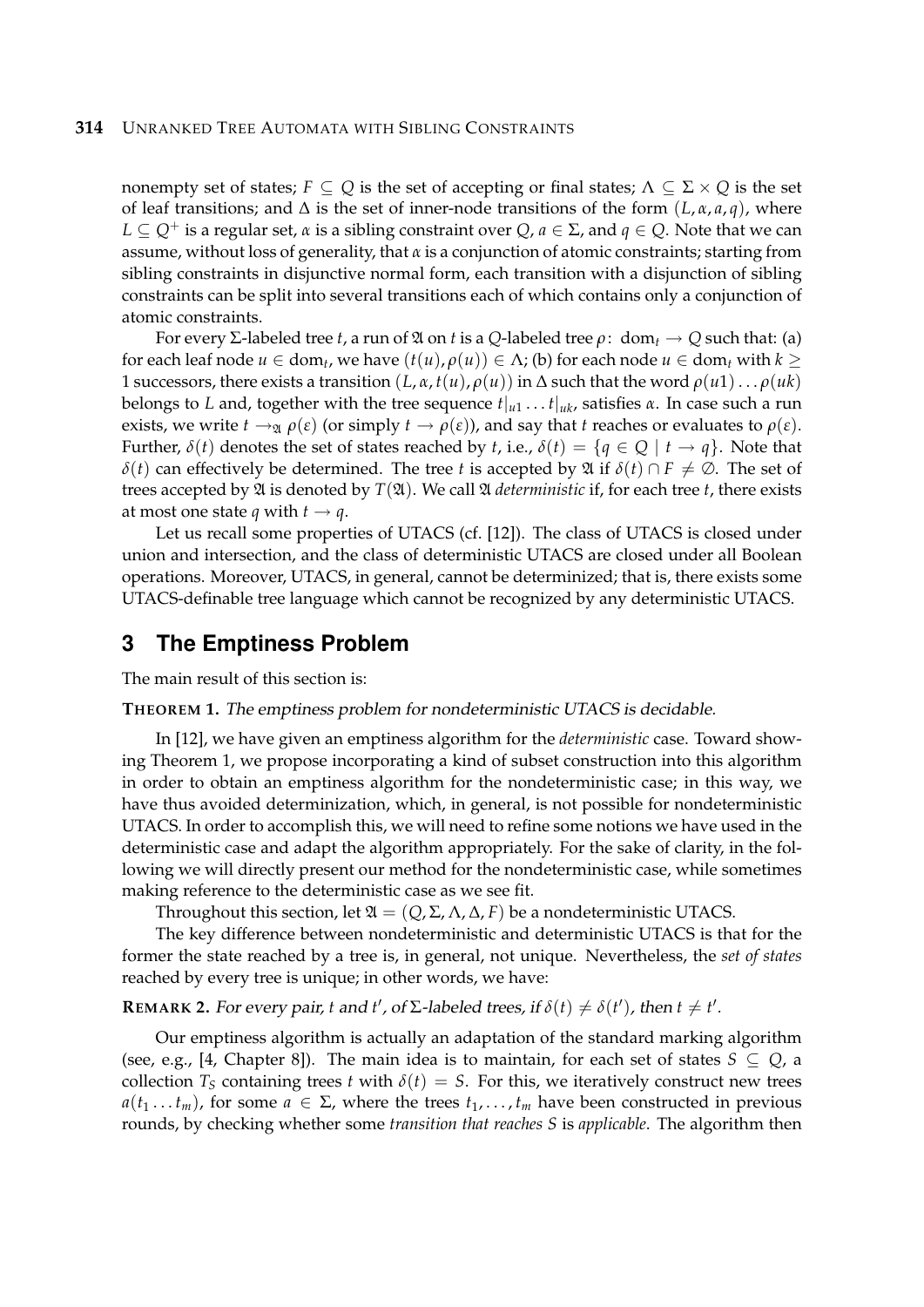terminates as soon as some tree *t* with  $\delta(t) \cap F \neq \emptyset$  has been constructed, or, otherwise, if we have constructed *enough* trees to conclude that the language recognized by the underlying automaton is empty.

In the sequel, we define the notions needed for our algorithm. First, we introduce transitions that have state sets as target. Second, we consider the applicability of such transitions. Third, we provide a bound on the number of trees we need to collect. Due to space limitations, however, we will omit most of the technical details.

**Subset transitions and suitable words.** As we are considering sets of states instead of mere states as the target of a transition, we are going to consider a collection of transitions instead of a single transition, which reflects the possibility to reach, with each tree, more than one target state. Such a collection of transitions, intuitively, specifies which 'normal transitions' we can apply in order to reach the states in *S*.

**DEFINITION** 3. Let *a* be a symbol from  $\Sigma$ , and let *S* be a nonempty subset of *Q*. A subset transition w.r.t. *a* and *S* (or, for short, (*a*, *S*)-transition) is a collection of transitions given by a mapping  $\theta$ :  $S \to \Delta$  such that, for each  $q \in S$ , the transition  $\theta(q) \in \Delta$  reads the symbol *a* and has *q* as its target state. We denote the set of all  $(a, S)$ -transitions by  $\Theta_{\mathcal{S}}^{a}$ .

An application of a subset transition  $\theta \in \Theta_{\mathcal{S}}^a$  to a tree  $t = a(t_1 \dots t_m)$ , actually, consists of applying all the transitions referred to therein to *t*; that is, for each of these transitions, say  $(L, \alpha, a, q)$ , there is a sequence of states  $w = q_1 \dots q_m$ , with  $q_i \in \delta(t_i)$ , for each  $i = 1, \dots, m$ , such that, firstly, *w* belongs to *L* and, secondly, *w* and *t*<sup>1</sup> . . . *t<sup>m</sup>* satisfy the constraint *α*.

Note that with this definition the result of applying a subset transition  $\theta \in \Theta_{\mathcal{S}}^{a}$  to a tree  $t = a(t_1 \ldots t_m)$  is, in general, not exactly *S*; instead,  $\delta(t)$  might be a superset of *S*, as the definition does not forbid other transitions than the ones mentioned in *θ* to be applied to *t*.

In order to analyze the conditions under which a subset transition is applicable, we focus on the sequences of state sets that underlie an application of the subset transition (i.e., the state sets occurring at the children of the node under consideration). Let  $\theta \in \Theta_{\mathcal{S}}^{a}$  be a subset transition. A nonempty word over the power set of *Q*, say  $\zeta = S_1 \dots S_m \in (2^{\overline{Q}})^+$ , is called *suitable* for *θ* (or *θ*-suitable, for short) if it can be used in an application of *θ* under the assumption that a sequence of trees  $t_1, \ldots, t_m$  with  $\delta(t_i) = S_i$ , for each  $i = 1, \ldots, m$ , exists (thus resulting in a tree  $t = a(t_1 \dots t_m)$  with  $S \subseteq \delta(t)$ ). We denote the set of  $\theta$ -suitable words by  $suit(\theta)$ .

Note that with the notion of suitability we ignore the actual fact whether the trees needed to apply a subset transition exist. Instead, we focus on the sequences of state sets that can possibly be used for applying a subset transition under the assumption that the trees needed for the application exist; if an application is indeed possible, we then just have to arrange these trees appropriately. Thus, not surprisingly, analyzing the suitable words for a subset transition amounts to analyzing whether the equality and disequality constraints of the subset transition under consideration do not contradict one another.

More precisely,  $\zeta = S_1 \ldots S_m \in (2^Q)^+$  is suitable for  $\theta$  if there exists a family of words  $(w^{\tau})_{\tau \in \theta(S)}$  such that the following holds:

• For each transition  $\tau \in \theta(S)$ , say,  $\tau = (L^{\tau}, \alpha^{\tau}, a, q^{\tau})$ , we have that  $w^{\tau} \in L^{\tau}$  and, for each  $i = 1, ..., m$ , the state at the *i*-th position of  $w^{\tau}$ , say  $q_i^{\tau}$ , belongs to  $S_i$ .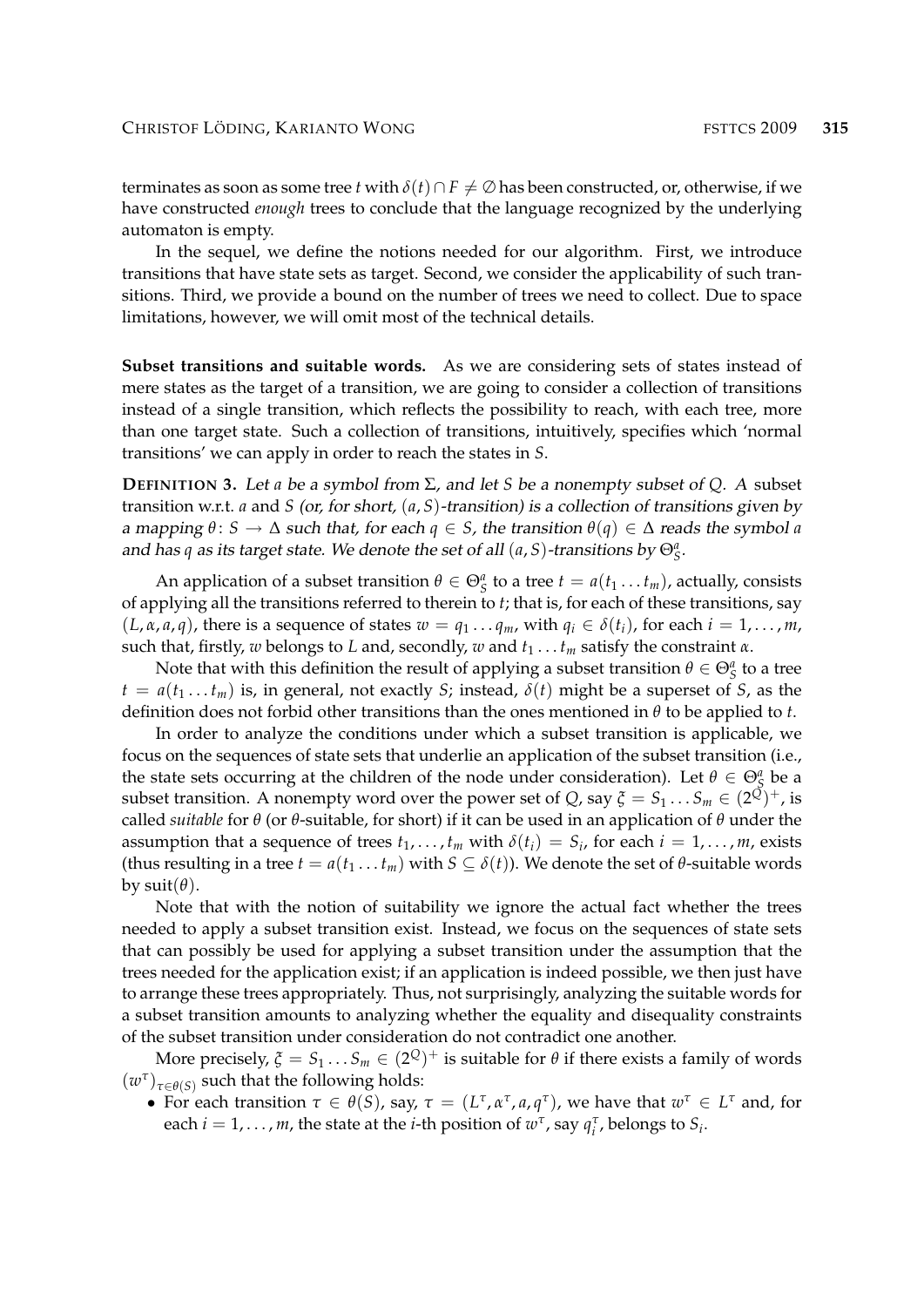- Every two positions that are required to be equal (w.r.t. the evaluation of the constraint *α*<sup>τ</sup> on *w*<sup>τ</sup>, for *all*  $τ ∈ θ(S)$ ), due to Remark 2, are labeled with the same state set.
- The equality and disequality constraints (again, with respect to the evaluation of *α τ* on  $w^{\tau}$ , for *all*  $\tau \in \theta(S)$ ) do not contradict one another.

In particular, the satisfaction of these conditions allows an assignment of trees (if these exist) to the positions 1, . . . , *m* in order to apply all the transitions *τ* under consideration using the corresponding words *w τ* .

Later in the emptiness algorithm, we want to look for some subset transition that is applicable using only the trees we have constructed in the previous rounds. To this end, we introduce a further restriction on the notion of suitable words. Let  $\mathfrak{R}\subseteq 2^Q$  be a set of state sets, and let  $\bar{d}$ :  $\Re \to \mathbb{N}$  be a mapping assigning to each state set  $K \in \Re$  a natural number.  $A$  word  $\xi = S_1 \ldots S_m \in (2^Q)^+$  is called *suitable for*  $\theta$  *with respect to*  $\Re$  *and*  $\bar{d}$  (or  $(\theta, \Re, \bar{d})$ suitable, for short) if it can be used in an application of *θ* under the assumption that there is a sequence of trees  $t_1, \ldots, t_m$  satisfying the following:

- for each  $i = 1, ..., m$ ,  $\delta(t_i) = S_i$ ;
- for each  $K \in \mathfrak{R}$ , the number of distinct trees among  $t_1, \ldots, t_m$  that reach  $K$ , i.e., the cardinality of the set  $\{t_i \mid 1 \le i \le m \text{ and } \delta(t_i) = K\}$ , does not exceed  $\bar{d}(K)$ . In other words,  $\bar{d}(K)$  gives the number of available distinct trees that evaluate to *K*.

Note that, for each  $K\in 2^Q\setminus\mathfrak{R}$ , we do not put any restriction on the number of distinct trees among  $t_1,\ldots,t_m$  that reach  $K$ . The sets of  $(\theta,\mathfrak{R},\bar{d})$ -suitable words is denoted by  $\text{suit}(\theta,\mathfrak{R},\bar{d}).$ 

As sibling constraints are based on MSO-formulas, it turns out that the suitability conditions introduced above can be translated into MSO-formulas, which justifies the following lemma.

**LEMMA 4.** For each subset transition  $\theta$ , each  $\mathfrak{R} \subseteq 2^Q$ , and each  $\bar{d} \colon \mathfrak{R} \to \mathbb{N}$ , the sets suit $(\theta)$ and  $\text{suit}(\theta,\mathfrak{R},\bar{d})$  are regular. In particular, it is decidable whether these sets are empty.

**The bound lemma.** As in the deterministic case, the next step is to assert the existence of a certain bound on the number of distinct trees needed for each state set in order to apply a subset transition. Such a bound is given in Lemma 5 below. Consequently, our emptiness algorithm needs to collect, for each state set, only as many distinct trees as this bound.

For every *θ*-suitable word *ξ*, let  $[\![\xi,\theta]\!] \in \mathbb{N}^{(2^Q)}$  be a mapping assigning to each set of the number of distinct trees evaluating to this state set that are peoded in order to states the number of distinct trees evaluating to this state set that are needed in order to apply *θ* (with respect to a particular application of *θ* using *ξ*). Note that  $[\xi, \theta]$ , as has been remarked in [12], does not merely depend on *ξ* and *θ*, but also on a certain application of *θ* using *ξ*. That is, whenever we pick a *θ*-suitable word *ξ*, we always implicitly refer to such a particular application of  $\theta$ , which then gives a unique value of  $\lbrack \zeta, \theta \rbrack$ . Note also that each value of  $\left[\xi, \theta\right]$ , in general, does not need to exceed  $\left|\xi\right|$ .

**LEMMA** 5. There exists some  $B \in \mathbb{N}$  such that, for each subset transition  $\theta$  of  $\mathfrak{A}$  and each *θ*-suitable word *ξ*, there exists a *θ*-suitable word *ξ* 0 satisfying the following properties:

- 1. For each  $R \subseteq Q$ ,  $\left[\zeta', \theta\right] (R) \leq B$ .<br>2. For each  $P \subseteq Q$ ,  $\left[\zeta' \mid \theta\right] (P) < \left[\zeta\right]$
- 2. For each  $R \subseteq Q$ ,  $[\xi', \theta](R) \leq [\xi, \theta](R)$ .<br>2. For each  $R \subseteq Q$ , if  $R$  equivalent  $\tilde{\lambda}$ , then
- 3. For each  $R \subseteq Q$ , if  $R$  occurs in  $\zeta$ , then it occurs in  $\zeta'$  as well.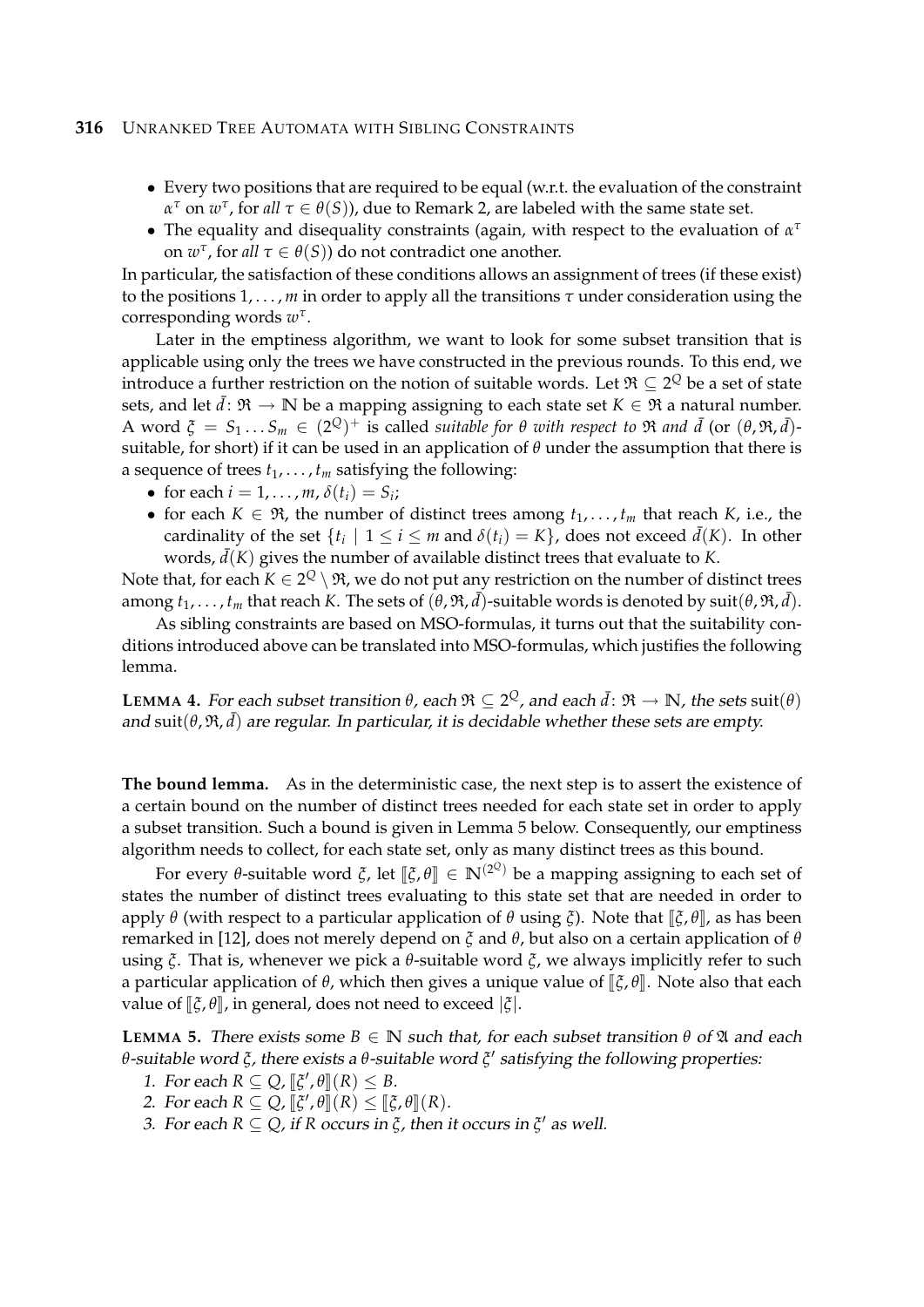In essence, the lemma asserts the existence of a bound *B* such that for each subset transition *θ*, if we can apply it using *ξ*, and if this application needs more than *B* distinct trees for some state set *R*, then we can as well apply *θ* using another word *ξ* 0 , in place of *ξ*, such that the latter application needs only at most *B* distinct trees, for each state set. The second condition says, moreover, that the latter application can be carried out using only the trees which have already been available to the former application of *θ*. The third condition is merely a technical condition asserting that all state sets occurring in *ξ* also occur in *ξ'*. Note that, by the definition of subset transitions, the state sets reached by the application of *θ* using *ξ* and using *ζ'* might be different, in contrast to the corresponding bound lemma in the deterministic case (cf. [12, Lemma 3]).

As in the deterministic case, the bound lemma is established by a brute-force algorithm finding the desired bound iteratively. We start with some initial bound on the number of distinct trees needed for each state set in order to apply a subset transition and try all possible scenarios of the actual number of distinct trees for each state set within this bound, which boils down to checking the sets of suitable words (in each iteration with respect to the corresponding value of the bound) for emptiness; by Lemma 4, the emptiness of these sets is indeed decidable. In fact, our algorithm for finding the bound is a straightforward adjustment of the bound algorithm of the deterministic case: we only need to replace 'state' with 'set of states' and 'transition' with 'subset transition'.

**The emptiness algorithm.** The main idea of the our emptiness algorithm (Algorithm 1 on page 318) is to collect, for each state set  $S \subseteq Q$ , a certain number of trees that evaluate to *S* in  $T_S$ ; let  $\bar{d} \in \mathbb{N}^{(2^Q)}$  be such that  $\bar{d}(S)$  keeps track of the cardinality of  $T_S$ . We collect trees by iteratively constructing new trees out of the trees we have collected in previous rounds by means of some applicable subset transition. In order to check the applicability of subset transitions, we look for subset transitions for which the set of suitable words has not yet been exhausted (cf. the **if**-condition of Line 6–10). Here, the crucial point is to find some appropriate suitable word  $\xi$ , which can effectively be done since the emptiness of suit $(\theta, \bar{d})$ is decidable, and the algorithm, at any point during its execution, stores only a finite number of trees.

In order to guarantee termination, we set a bound on the number of trees we are collecting, i.e., the algorithm terminates as soon as this bound has been reached. Such a bound is provided by Lemma 5, which says that, for each state set *S*, it suffices to collect up to *B* trees. We encounter some difficulties, though: as has been noted before, applying a subset transition (say, for a state set *S*) using a suitable word might lead to a tree that does not evaluate exactly to *S* but, instead, to some superset *S'* of *S*. In order to deal with this, we observe that, as far as the applicability of (subset) transitions is concerned, trees evaluating to *S'* can be used as a replacement for trees evaluating to *S*; in this case, we have to keep the trees used for *S'* and the ones used for *S* separately in order to maintain the satisfaction of the disequality constraints. Thus, instead of collecting *B* trees for *S* and *S'* each, we can as well collect, for instance,  $(2 \cdot B)$  trees for  $S'$ .

We exploit this observation in the algorithm by considering, for each state set *S*, not only *T*<sub>*S*</sub>, but also the union of all *T*<sub>*S*</sub><sup>*i*</sup> with *S*<sup> $\prime$ </sup>  $\supseteq$  *S*, which is denoted by *T*<sub>*S*</sub> $\uparrow$  and which is referred to as a *(tree) collection*. In other words, we put a bound, *z*, on the cardinality of such tree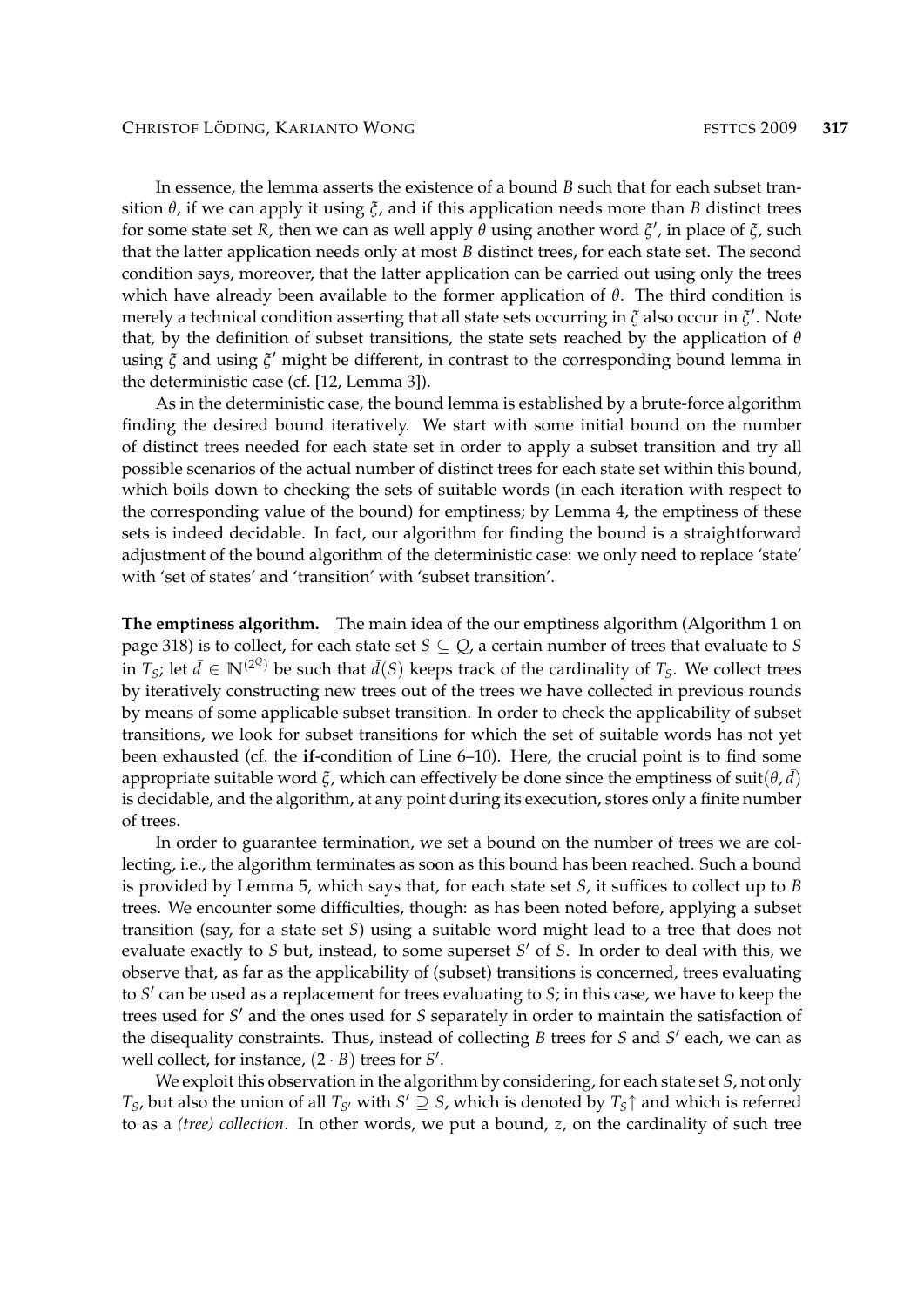```
Algorithm 1 The emptiness algorithm
 1: procedure EMPTY(A)
 2: compute the bound B according to Lemma 5
 3: initialize each T_S with \{a \in \Sigma \mid \delta(a) = S\}4: z := (B+1) \cdot 2^{2|Q|}5: repeat
 6: if there exist some subset transition \theta \in \Theta_S^a, some word \xi = S_1 \dots S_m \in \text{suit}(\theta, \bar{d}),
 7: and some trees t_1, \ldots, t_m with t_i \in T_{S_i} such that
 8: - T<sub>S</sub> \uparrow is not full, i.e., |T<sub>S</sub> \uparrow| < z,
 9: -\theta can be applied using \zeta and t_1, \ldots, t_m, and
10: a(t_1 \ldots t_m) has not been constructed before, i.e., a(t_1 \ldots t_m) \notin \bigcup_{R \subseteq Q} T_R11: then add a(t_1 \ldots t_m) to T_R, where R = \delta(a(t_1 \ldots t_m)), and update \bar{d}12: if T_S \uparrow has become full (i.e., |T_S \uparrow| \geq z) then z := z - 2^{|Q|}13: until no new tree can be constructed
14: if T_S \neq \emptyset for some S \subseteq Q with S \cap F \neq \emptyset then return 'T(\mathfrak{A}) \neq \emptyset'
15: else return T(\mathfrak{A}) = \emptyset'
16: end procedure
```
collections; that is, we consider a tree collection  $T<sub>S</sub> \uparrow$  *full* (with respect to *z*) if  $|T<sub>S</sub> \uparrow|$   $\geq$  *z*. Since there are 2|*Q*|−|*S*<sup>|</sup> supersets of *S*, it suffices, for *TS*↑, to collect *B* · 2 |*Q*|−|*S*| trees (i.e., *B* trees for each superset of *S*). Furthermore, in order to cope with some technicalities arising from the correctness proof of the algorithm (cf. Lemma 7 below), we initialize *z* with  $(B + 1) \cdot 2^{2|Q|}$ and decrease *z* by 2|*Q*<sup>|</sup> each time a tree collection turns full.

**REMARK 6.** Since the bound *z* is non-increasing, once a tree collection has been declared full, it stays full until the termination of the algorithm. In particular, *z* is decreased at most 2 |*Q*| times since the decrement only takes place if a tree collection turns full (and there are 2 <sup>|</sup>*Q*<sup>|</sup> of them). Moreover, upon termination of the algorithm, the value of *z* is at least *B* · 2 2|*Q*| .

Therefore, for each tree collection, at most  $(B + 1) \cdot 2^{2|Q|}$  trees are constructed, and in each iteration of the **repeat**-loop a new tree is constructed. Consequently, this loop is iterated at most  $((B+1)\cdot 2^{3|Q|})$ -times, so the algorithm eventually terminates.

The algorithm is sound as trees are constructed according to the subset transitions of A. The completeness of the algorithm follows from Lemma 7 below, which is similar to the completeness lemma of the deterministic case (cf. [12, Lemma 6]).

**LEMMA** 7. For each tree  $t \in T_{\Sigma}$  and each state set  $S \subseteq Q$ , if  $\delta(t) = S$ , then  $t \in T_S$  (that is, the tree *t* is eventually constructed by the algorithm), or *TS*↑ has been declared full (for some value of *z*) upon the termination of the algorithm.

As with its deterministic-case counterpart, the proof of this lemma goes by an induction on the structure of *t*. However, it is more involved, in particular for the case  $t = a(t_1 \dots t_m)$ with  $\delta(t) = S$  but  $t \notin T_S$  in the induction step. For this, we have to show that the tree collection *TS*↑ can be declared full by constructing as many trees as necessary. In order to achieve this, we also need to reduce, in the course of the algorithm, the requirement of a tree collection being full, which is done by decreasing the bound *z* on the collection size.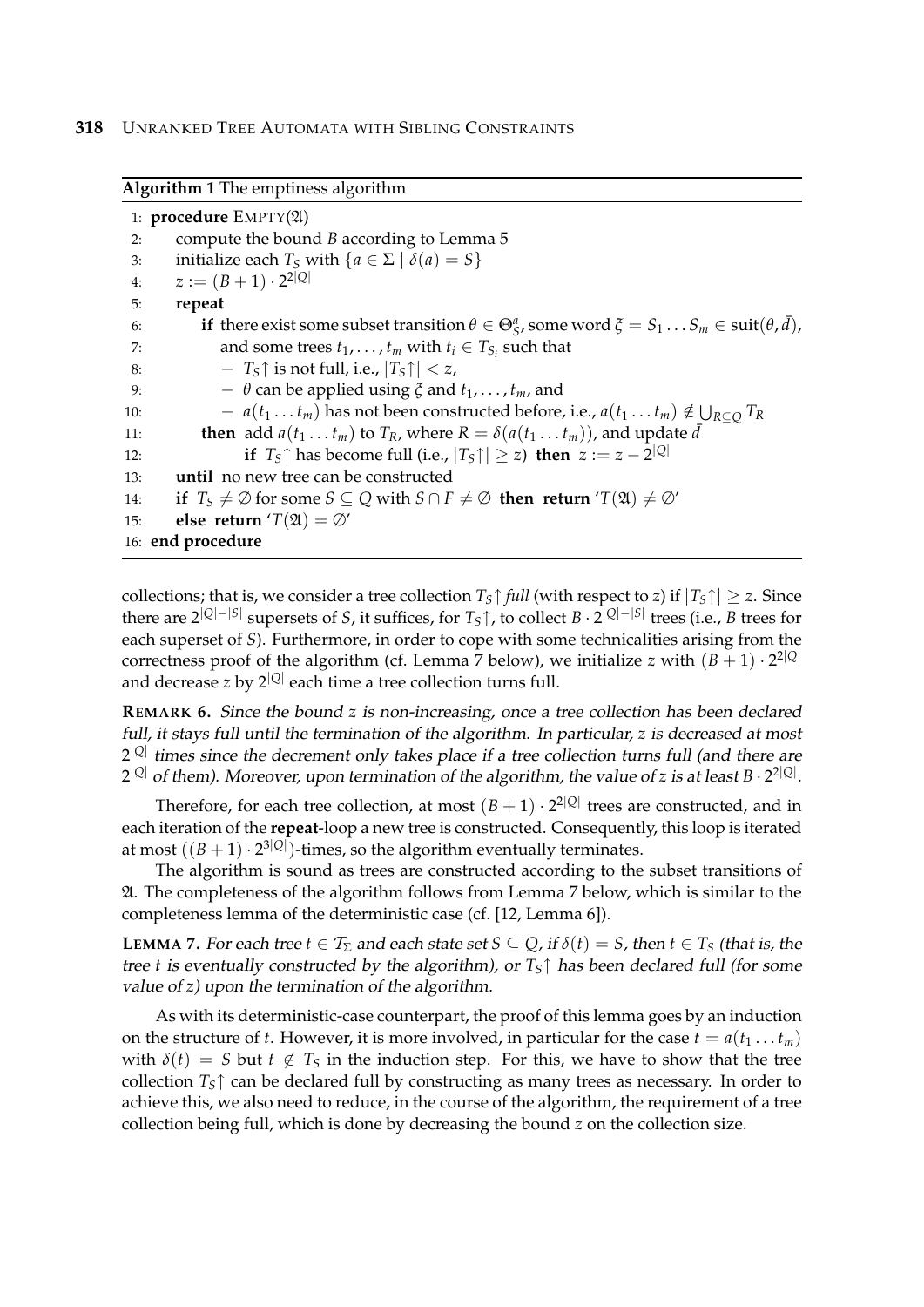The complexity of our emptiness algorithm depends on the bound *B* given by the bound lemma. Unfortunately, we have not yet been able to give an upper bound for *B* since in the proof of the bound lemma we make use of Dickson's Lemma [9], which guarantees that our algorithm for finding the desired bound indeed terminates, but which does not come with any complexity analysis (recall that the proof of Dickson's Lemma is a nonconstructive one). Thus, the complexity of our emptiness algorithm is still an open issue.

## **4 The Universality Problem**

The universality problem for UTACS is the question whether a given UTACS accepts all its input trees. For deterministic UTACS, this problem is decidable since deterministic UTACS are effectively closed under complementation; the decidability of universality then follows from the decidability of emptiness (see [12]). For nondeterministic UTACS, in contrast, it turns out that this problem is undecidable.

#### **THEOREM 8.** The universality problem for nondeterministic UTACS is undecidable.

In order to show this, we use a reduction from the halting problem for 2-register machines: given a 2-register machine, we construct a UTACS such that the 2-register machine has a halting computation if and only if there exists some unranked tree that is not accepted by the UTACS, which is supposed to be the encoding of the halting computation. Due to space limitations, we will only present a brief sketch of the encoding we use and point out the main difficulties arising in the proof of Theorem 8.

In the core of the reduction is how the computations of a 2-register machine are encoded as unranked trees. As usual, a computation of a 2-register machine is a sequence *κ*<sup>1</sup> . . . *κ<sup>m</sup>* where, for  $i = 1, \ldots, m$ ,  $\kappa_i = (p_i, d_i, e_i)$  is a configuration, which records the current control state  $p_i$  as well as the contents  $d_i, e_i \in \mathbb{N}$  of the registers. Basically, we want to encode such a computation as a word of the form  $p_1\perp a^{d_1}\perp\!\!\!\perp b^{e_1}\ \$ \ \dots\ \$ \ p_m\perp a^{d_m}\perp\!\!\!\perp b^{e_m}$ , where  $a,b,\perp,\perp,\$ are new symbols. We then consider each symbol of this word as the root of a unary tree (of a certain depth) and connect these trees with a single root, thus obtaining a tree that represents the underlying computation.

This encoding is actually quite similar to the encoding of the solutions of PCP (Post's Correspondence Problem) as data words in [2], which is used to show that the satisfiability problem for the logic FO<sup>3</sup>(∼, S) over data words is undecidable. In fact, the unary trees mentioned in our encoding above can be seen as data values that are attached to the word encoding of a 2-register-machine computation (see also Section 5 below).

Although the reduction, given the encoding, is fairly standard, we encounter some technical difficulties arising from the restricted quantification patterns in our definition of UTACS constraints (i.e., only ∀*x*∀*y* and ∃*x*∃*y*). As an illustration, consider the case of a word encoding of a 2-register machine computation which contains two consecutive configurations, say  $\kappa = p\perp a^d\perp b^e$  and  $\kappa' = p'\perp a^{d'}\perp b^{e'}$ , which do not represent a correct execution of, say, an increment to the first register. This occurs if, for example,  $e < e'$  (that is,  $\kappa'$  contains more *b*'s than *κ*). Intuitively, this can be captured by expressing the following constraints: first, in each of  $\kappa$  and  $\kappa'$ , all the unary trees attached to the *b*-positions are pairwise different; second, for each *b*-position of *κ* there exists a *b*-position in *κ'* with the same unary tree;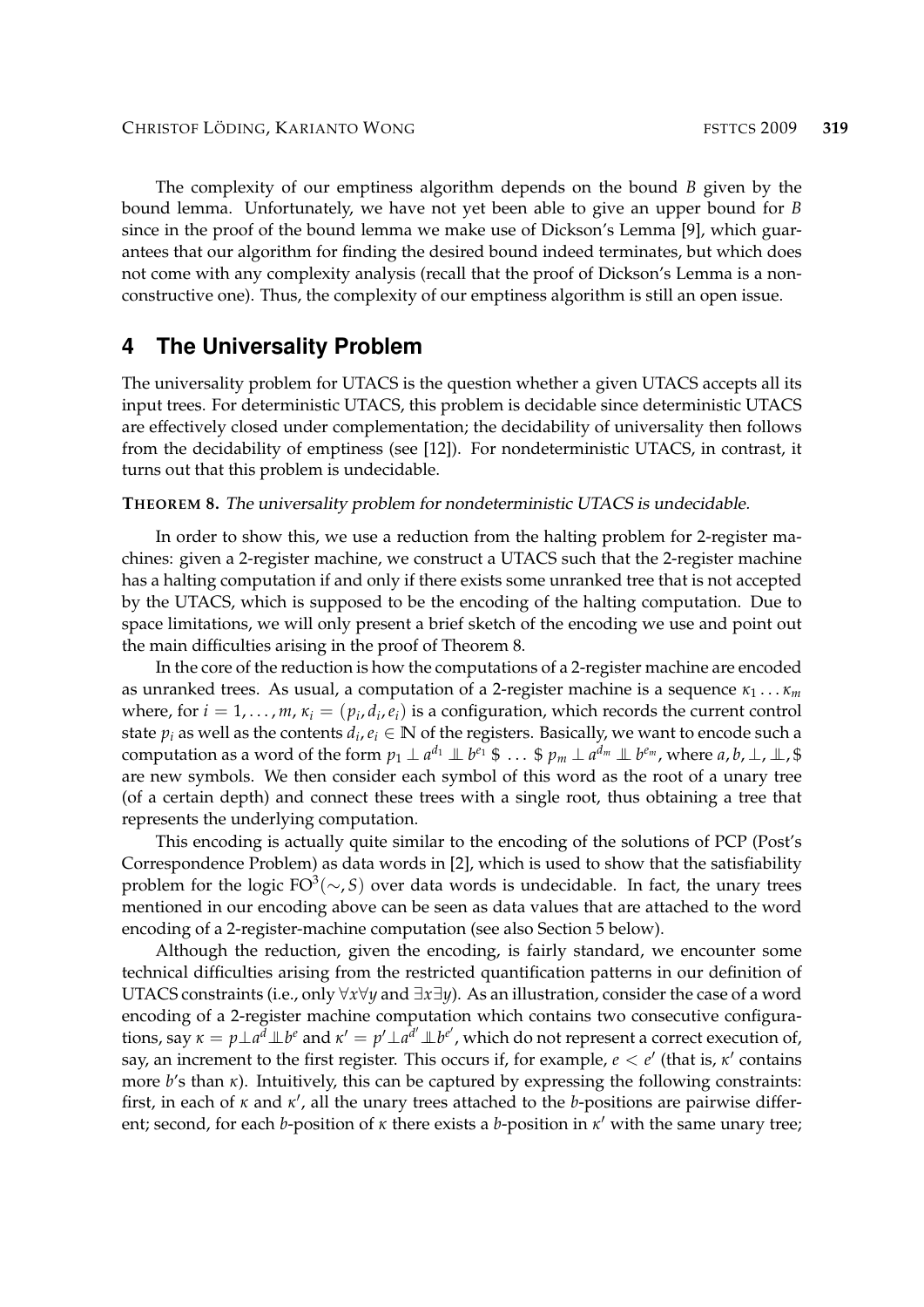third, there exists a *b*-position in  $\kappa'$  such that the unary tree attached to it does not occur at the *b*-positions of *κ*. Notice the quantification patterns occurring in these constraints: ∀*x*∀*y*, ∀*x*∃*y*, and ∃*x*∀*y*, respectively. The first quantification pattern, ∀*x*∀*y*, can easily be handled by UTACS constraints. The third one, ∃*x*∀*y*, can be handled by first nondeterministically guessing the position of *x* and then comparing this position with all positions *y* using UTACS constraints. The second quantification pattern, ∀*x*∃*y*, however, cannot be captured by UTACS constraints, so we have to overcome this difficulty by putting some additional requirements on the unary trees used in the tree encoding of a halting computation.

## **5 UTACS and Data Languages**

In this section, we are interested in a connection between languages of data words and tree automata with equality constraints, which is established by encoding data words as trees of a certain form. With this encoding, then, data equality amounts to equality between trees.

For the ease of exposition, we consider data words over  $\Sigma$  and  $\mathbb{N}_+$ , where  $\Sigma$  is a finite alphabet. A data word  $w = w_1 \ldots w_m$  is a finite sequence of pairs of the form  $w_i = (a_i, d_i) \in$  $\Sigma \times \mathbb{N}_+$ . We encode such a data word as a tree of the form  $\top$  (  $a_1$   $d_1$   $a_2$   $d_2$  ...  $a_m$   $d_m$  ) where  $\top$  is a new symbol and  $\underline{d}_i$ , for each  $i = 1, \ldots, m$ , encodes the data value  $d_i$  (i.e., a positive integer) as a unary tree over {•} of depth *d<sup>i</sup>* . Consequently, we can use UTACS accepting trees of this form to define languages of data words. For such a language of data words, in particular, the emptiness problem then amounts to the emptiness problem for UTACS, which, by Theorem 1, is decidable.

Following the notations of [16], more specifically, we consider a fragment of the logic MSO(∼, <, *S*) over data words (with ∼ being the data-equality predicate; i.e., *x* ∼ *y* holds if the data value at position *x* is equal to the one at position *y*), which contains positive Boolean  $\text{combinations of formulas of the form }\;\exists X_1\dots\exists X_n.\,\Big(\,\theta(X_1,\dots,X_n)\wedge\alpha(X_1,\dots,X_n)\,\Big),\text{ where }$ *θ* is an MSO(<, *S*)-formula (i.e., without ∼) over Σ with free occurrences of the set variables *X*1, . . . , *Xn*, and *α* is a positive Boolean combination of formulas of the forms:

$$
\forall x \forall y. \left[ \varphi(X_1, \ldots, X_n, x, y) \to x \sim y \right] \qquad \exists x \exists y. \left[ \varphi(X_1, \ldots, X_n, x, y) \land x \sim y \right] \n\forall x \forall y. \left[ \varphi(X_1, \ldots, X_n, x, y) \to x \not\sim y \right] \qquad \exists x \exists y. \left[ \varphi(X_1, \ldots, X_n, x, y) \land x \not\sim y \right]
$$

where *ϕ*, in turn, is an MSO(<, *S*)-formula (i.e., without ∼) over Σ with the free variables  $X_1, \ldots, X_n$  and  $x, y$ . Note that these kinds of formulas correspond to the types of constraints we have used in defining the transitions of UTACS. In fact, for every formula of the logic over data words described above, we can construct a UTACS recognizing the set of trees encoding the data words defined by the formula. This allows us to derive from Theorem 1 that the satisfiability problem for this logic is decidable. Furthermore, as remarked in Section 4, in the proof of Theorem 8 we actually encode computations of 2-register machines as data words. Consequently, the validity problem for this logic (i.e., the problem of determining, for a given formula, whether all data words satisfy this formula) is undecidable.

In comparison with the logic FO<sup>2</sup> (∼, <, *S*) (first-order logic with two variables) over data words, which is considered in [2], the logic described above seems to be weaker because of the restricted use of data comparisons. In particular, for the languages of data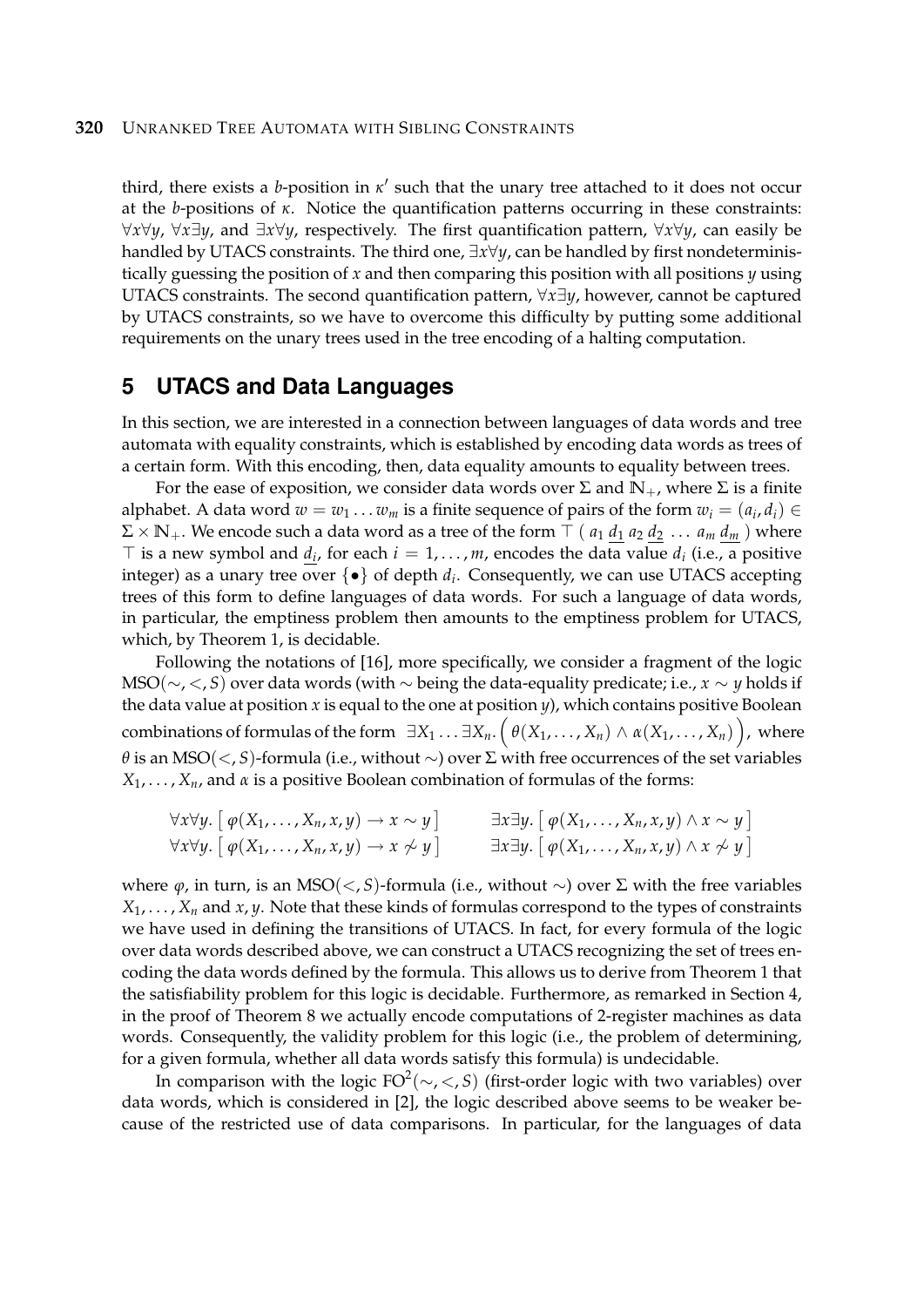words defined by our logic, the projection w.r.t. the finite alphabet always yields a regular language; this can be shown by using an analysis related to the notion of suitability used in Section 3. For instance, the language of data words (over the label alphabet  $\{a, b\}$ ) satisfying "every two positions labeled with *a* carry different data values, and for each position labeled with *a* there exists a position labeled with *b* with the same data value" cannot be defined in our logic since the projection of this language w.r.t. {*a*, *b*} yields a language which is not regular, but it can be defined in FO<sup>2</sup>( $\sim$ , $<$ , $S$ ) (see [2]). On the other hand, formulas of our logic may use more than just two variables, while still being decidable. This allows us to define, for instance, the language of data words satisfying "between every two *a*-positions carrying the same data value there exists a *b*-position" by saying that every two *a*-positions with no *b*-position in between must carry different data values, that is, ∀*x*∀*y*. - *x* < *y* ∧ *a*(*x*) ∧ *a*(*y*) ∧ ¬(∃*z*.*x* < *z* < *y* ∧ *b*(*z*)) → *x* 6∼ *y* . To the best of our knowledge, it is still an open question whether this language can be expressed in FO<sup>2</sup>( $\sim$ , $<$ , $S$ ) (see [16]).

## **6 Conclusions**

We have shown that the emptiness problem for nondeterministic unranked tree automata with sibling equality and disequality constraints is decidable by extending the method we have proposed previously for the deterministic case. However, the precise complexity (both lower and upper bound) of the problem is still missing. One possible approach towards an upper bound for our method is to provide a different proof for the bound lemma which avoids the use of Dickson's Lemma.

We believe that the connection between our automaton model and languages of data words deserves further studies. Here, it might be worthwhile to study the precise relation of the logic over data words emerging from our automaton model to the existing formalisms for data languages and also to study its complexity.

We remark that our method of deciding emptiness for UTACS, actually, does not rely on the fact that trees are compared with respect to equality. In fact, our method still works if we consider, for instance, automata with sibling constraints with respect to structural equality (two trees are said to be structurally equal if they share the same set of nodes). Thus, we would like to study (in the unranked setting) automata with constraints regarding more general types of relations between trees than just equality, like, e.g., relations defined by tree transducers. This is actually related to some recent works on (ranked) tree automata with constraints. In the automaton models of [5, 6], constraints are posed not directly on the input subtrees, but, instead, on some output trees, called memories, which are produced during a bottom-up run of the automata. Similarly, in [11], one defines a function assigning to each tree a certain size and poses (numerical) constraints with respect to this size function.

Finally, it would be interesting to compare our automaton model with the automata defined in [10], where it is allowed to compare subtrees which are not necessarily siblings but may be remotely located in the tree.

**Acknowledgements.** We thank Luc Segoufin for many valuable discussions. We also thank the anonymous referees for their numerous comments and suggestions; due to space